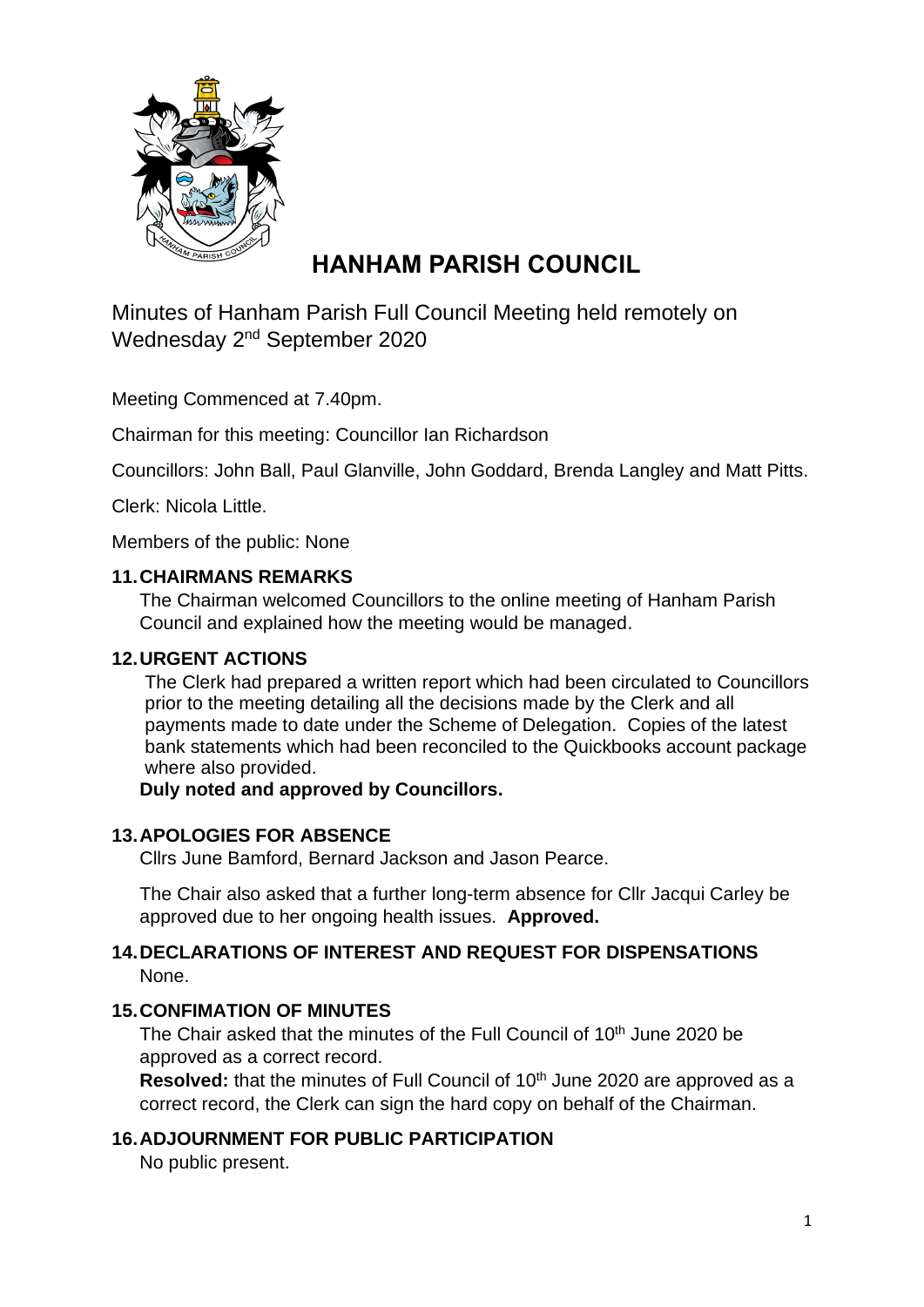#### **17.RECONVENE MEETING**

#### **18.FINANCE**

- a) **Duly Noted:** All accounts have been reconciled to the documentation provided by the Clerk.
- b) Finance Committee to hold a Zoom meeting during October to discuss precept requirements for 2021/22

#### **19.REMEMBRANCE DAY 2020**

A discussion took place about the inability to hold a service this year due to Covid 19 restrictions on public gatherings. The Chair would liaise with Rev Peter Cook and would arrange to lay a wreath for the parish council by himself if nothing else was viable.

**Resolved:** Chair to order the wreath from the British Legion.

#### **20.REFORM THE JOINT PARISH FORUM**

A discussion took place regarding this matter. Hanham parish councillors felt that there was little to be gained at present by reforming. **Resolved**. Clerk to notify Oldland PC of the decision.

# **21.LABURNUM ROAD CAR PARK**

Installation of electric car charging points. A discussion took place regarding this issue. Disappointment was expressed that both District and Parish Councilors had failed to be consulted and as a result there had not been an opportunity to flag up the ongoing issues with the lack of car parking spaces in Hanham particularly in the Laburnum Road car park. The Hanham Traders were also very unhappy with the situation, nobody from the Council had approached them in relation to these plans. A loss of two existing car parking spaces for electric car charging was counterproductive and no information had been presented to the interested parties giving supporting information and relevance to the area.

**Resolved:** The Clerk to send a letter to Nigel Riglar and Mark King at South Glos Council stating the parish council's objections and disappointment at the lack of consultation.

# **22. SWIFT SPORT COACHING, SUMMER EVENTS**

The Chair reported on the success of the sports coaching events on Hanham Common over the summer. A further session was planned for the next half term school holidays on Wednesday 28<sup>th</sup> October 2020.

# **23. MEMBERS POINTS OF INFORMATION**

Cllr Glanville reported that only a portion of the last newsletters were delivered door to door due to the lockdown. It was unclear if and when the delivery company would resume. It was hoped that a further newsletter could be produced at the end of the year. Cllr Glanville noted that the last newsletter was not available for viewing on the parish web site, the Clerk would ensure that this was rectified.